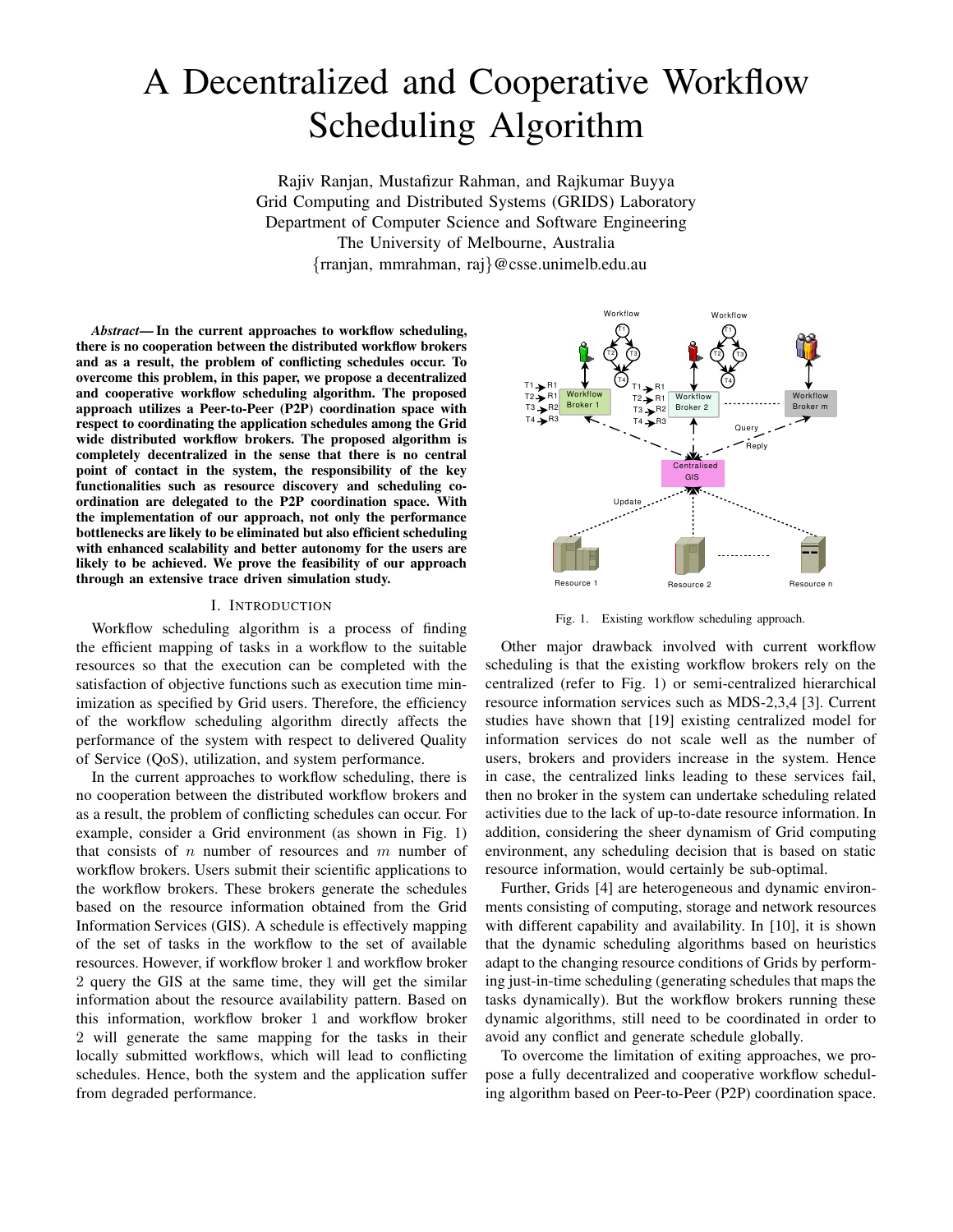A P2P coordination space [8], [11] provides a global virtual shared space that can be concurrently and associatively accessed by all participants in the system and the access is independent of the actual physical or topological proximity of the objects or hosts. New generation routing algorithms, which are more commonly known as the Distributed Hash Tables (DHTs) [15], [13] form the basis for organizing the P2P coordination space. In the proposed approach, workflow brokers post their resource demands by injecting a *Resource Claim* object into the DHT-based decentralized coordination space, while resource providers update the resource information by injecting a *Resource Ticket* object. These objects are mapped to the DHT-based coordination space using a spatial hashing technique [16]. Once a resource ticket matches with one or more resource claims, the coordinator space sends *notification* messages to the resource claimers such that it does not lead to the overloading of the concerned resource ticket issuer. Thus, this mechanism prevents the workflow brokers from overloading the same resource.

The main **contributions** of this work include: (i) a novel decentralized and cooperative workflow scheduling algorithm and (ii) extensive simulation based study to prove the effectiveness of the proposed approach.

The rest of this paper is organized as follows. In the next section, we describe the related work that focused on decentralized workflow scheduling. Section 3 provides a brief description of the system models used in our scheduling approach. In Section 4, we present the details of our workflow scheduling algorithm. The simulation model, experimental setups, and the findings of the experiments performed are discussed in Section 5. Finally, we conclude the paper with the direction for future work.

# II. RELATED WORK

The main focus of this section is to compare the novelty of the proposed work with respect to the existing decentralized scientific workflow scheduling strategies. In [18], a workflow enactment engine with a just-in-time scheduling system using tuple space is proposed to manage the execution of scientific workflow applications. In this system, every task has its own scheduler called Task Manager (TM) which implements a scheduling algorithm and handles the processing of tasks. The TMs are controlled by a Workflow Coordinator (WC). Besides, an event-driven mechanism with subscription-notification methods supported by the tuple space model is used to control and manage scheduling activities. In this work, although the task managers are working in a distributed fashion, they communicate with each other through tuple space which is implemented based on a client-server based centralized technology. Further, the WC in this system does not communicate with other WCs, managing workflow applications in the Grid. In contrast to this work, we propose a completely decentralized workflow coordinator based on a scalable P2P network model.

Yao et al. [17] have extended the aforementioned architecture with an additive Reinforcement Learning Agent (RLA) to perform the Decentralized Dynamic Workflow Scheduling using Reinforcement Learning (DDWS-RL) algorithm. DDWS-RL enabled TMs query information from the RLA and make decision on resource selection at the time of task execution. Thus, RLA is used in the tuple space to facilitate the scheduling algorithm to be more efficient. However, this approach also involves the same architecture as the other approach, stated above, which is based on centralized client-server model with respect to resource discovery and coordination space management. In contrast, with our approach there is no central component that can prove to be a bottleneck.



Fig. 2. Proposed workflow scheduling approach.

#### III. SYSTEM MODELS

#### *A. Grid Model*

The proposed workflow scheduling algorithm utilizes the *Grid-Federation* [12] model in regards to resource organization and Grid networking. Grid-Federation aggregates distributed resource brokering and allocation services as part of a cooperative resource sharing environment. The Grid-Federation,  $G_F =$  $\{R_1, R_2, \ldots, R_n\}$ , consists of a number of sites, n, with each site contributing its resource to the federation. Every site in the federation has its own resource description  $R_i$  which contains the definition of the resource that it is willing to contribute.  $R_i$ , can include information about the CPU architecture, number of processors, memory size, secondary storage size, operating system type, etc. In this work,  $R_i = (p_i, x_i, \mu_i, \phi_i)$ , which includes the number of processors  $p_i$ , processor architecture  $x_i$ , their speed  $\mu_i$ , and installed operating system type  $\phi_i$ .

Resource brokering, indexing and allocation in Grid-Federation are facilitated by a Resource Management System (RMS) known as Grid Federation Agent (GFA). Fig. 2 shows an example Grid-Federation resource sharing model consisting of Internet-wide distributed parallel resources. Every contributing site maintains its own GFA service. GFA service is composed of 3 software entities: Grid Resource Manager (GRM), Local Resource Management System (LRMS) and Distributed Information Manager (DIM) or Grid Peer.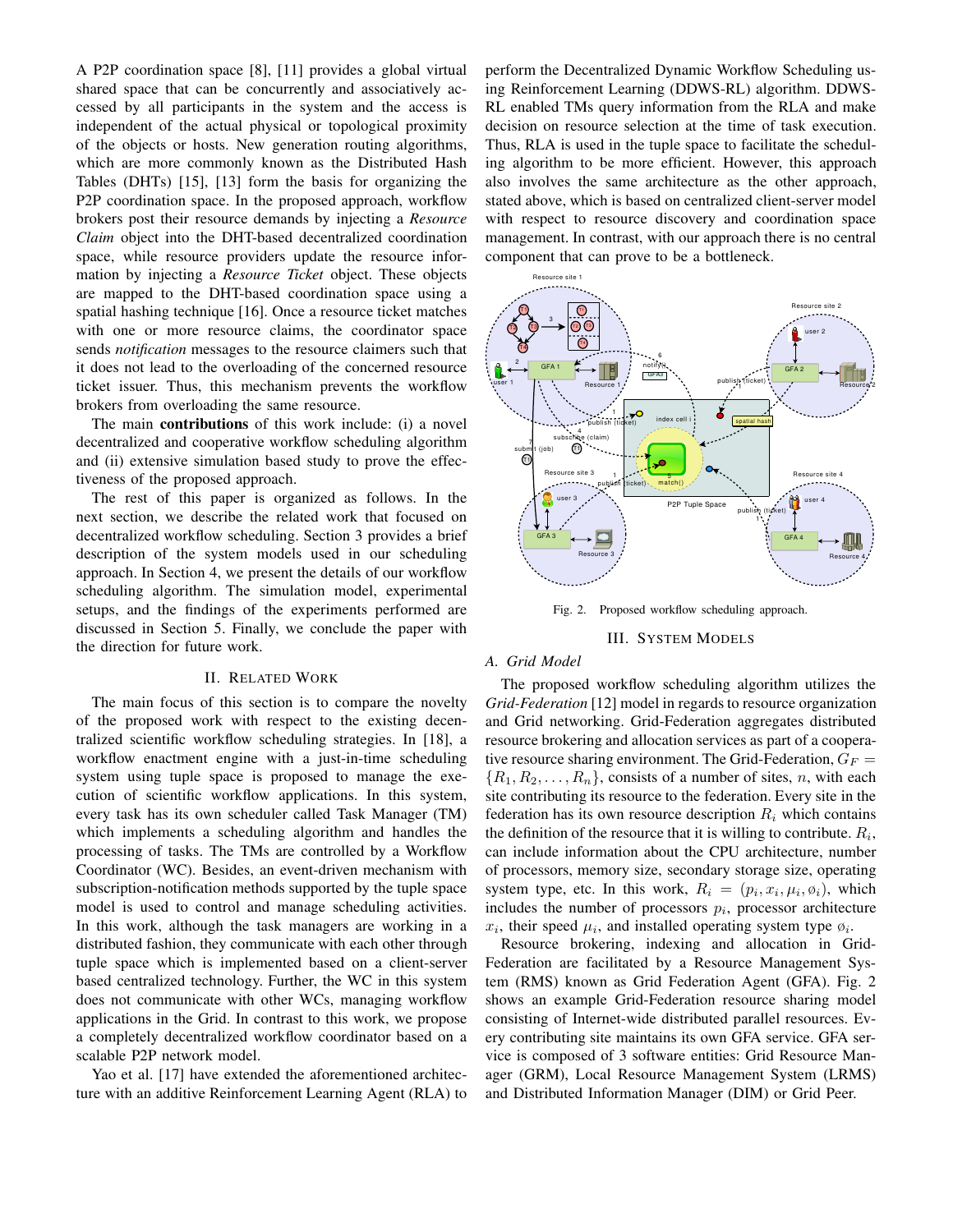The GRM component of GFA exports a Grid site to the federation and is responsible for coordinating federation wide application scheduling and resource allocation. The GRM is responsible for scheduling locally submitted jobs (workflows) in the federation. Further, it also manages the execution of remote jobs (workflows) in conjunction with local resource management system. The LRMS software module can be realized using systems such as PBS [1], SGE [6]. Additionally, LRMS performs the other activities for facilitating federation wide job submission and migration process such as answering the GRM queries related to local job queue length, expected response time, and current resource utilization status.

The Grid peer module in conjunction with publish/subscribe indexing service performs tasks related to decentralized resource lookups and updates. A Grid Peer service generates two basic types of objects with respect to coordinated resource brokering: (i) a claim, is an object sent by a broker service to the P2P space for locating the resources that match the user's application requirements and (ii) a ticket, is an update object sent by a Grid site mentioning about the underlying resource conditions. Since, a Grid resource is identified by more than one attribute, a claim or ticket is always d-dimensional. Further, both of these queries can specify different kinds of constraints on the attribute values. If a query specifies a fixed value for each attribute then it is referred to as a d*-dimensional Point Query* (DPQ). However, if the query specifies a range of values for the attributes, then it is referred to as a d*dimensional Window Query* (DWQ) or a d*-dimensional Range Query* (DRQ) [14]. Thus the Grid peer component of a GFA service is responsible for ticket publication, claim subscription, and overlay management processes.

#### *B. Application Model*

In this work, we consider the e-Science workflow applications as the case study for the proposed scheduling approach. Here, a workflow application is modeled as a Directed Acyclic Graph (DAG) where, the tasks in the workflow are represented as nodes in the graph and the dependencies among the tasks are represented as the directed arcs among the nodes. Let  $V_{i,j,k}$ be the finite set of tasks  $\{T_1, T_2, \ldots, T_x, \ldots, T_y, T_m\}$  for the *i*-th submitted workflow from the  $j$ -th user of  $k$ -th workflow broker (GFA) and  $E_{i,j,k}$  be the set of dependencies of the form  ${T_{x_{i,j,k}, T_{y_{i,j,k}}}$  where,  ${T_{x_{i,j,k}}}$  is the parent task of  ${T_{y_{i,j,k}}}$ . Thus, the *i*-th submitted workflow from the *j*-th user of *k*-th workflow broker in the system can be represented as

$$
W_{i,j,k} = \{V_{i,j,k}, E_{i,j,k}\}
$$

In a workflow, we call a task that does not have any parent task, an entry task and a task that does not have any child task, an exit task. We also assume that a child task can not be executed until all of its parent tasks are completed. At any time of scheduling, the task that has all of its parent tasks finished, is called a ready task.

#### *C. Coordination Space Model*

In this section, we first describe the communication, coordination and indexing models that are utilized to facilitate the P2P coordination space. Then, we present the composition of objects, access primitives that form the basis for coordinating application schedules among distributed GFAs/brokers.

*1) Coordination Objects:* This section gives details about the resource claim and ticket objects that form the basis for enabling decentralized coordination mechanism among the brokers/GFAs in the Grid-Federation system. These coordination objects include Resource Claim and Resource Ticket.



Fig. 3. Resource allocation and application scheduling coordination across Grid sites.

Every GFA in the federation posts its resource ticket through the local Coordination service. A resource ticket object  $u_i$ or update query consists of a resource description  $R_i$ , for a resource i.

**Resource Ticket:** *Total-Processors = 100 && Processor-Arch= Pentium && Processor-Speed= 2 GHz && Operating-System = Linux && Utilization=0.80*.

A resource claim or lookup object encapsulates the resource configuration requirements of a task in the workflow submitted by the users. In this work, we focus on the workflows for which the requirements are confined to a computational Grid or PlanetLab resources. Users submit their workflow application's resource requirements to the local GFA (refer to Fig. 2). The corresponding GFA service is responsible for searching the suitable resources in the federated system. A GFA aggregates the characteristics of a task including number of processors, processor architecture, and installed operating system with constraint on maximum speed, and resource utilization into a resource claim object,  $r_{i,j,k}$ .

**Resource Claim:** ' *Total-Processors* ≥ *70 && Processor-Arch= Pentium && 2 GHz* ≤ *Processor-Speed* ≤ *5GHz && Operating-System = Solaris & & 0.0*  $\leq$  *Utilization*  $\leq$  0.90.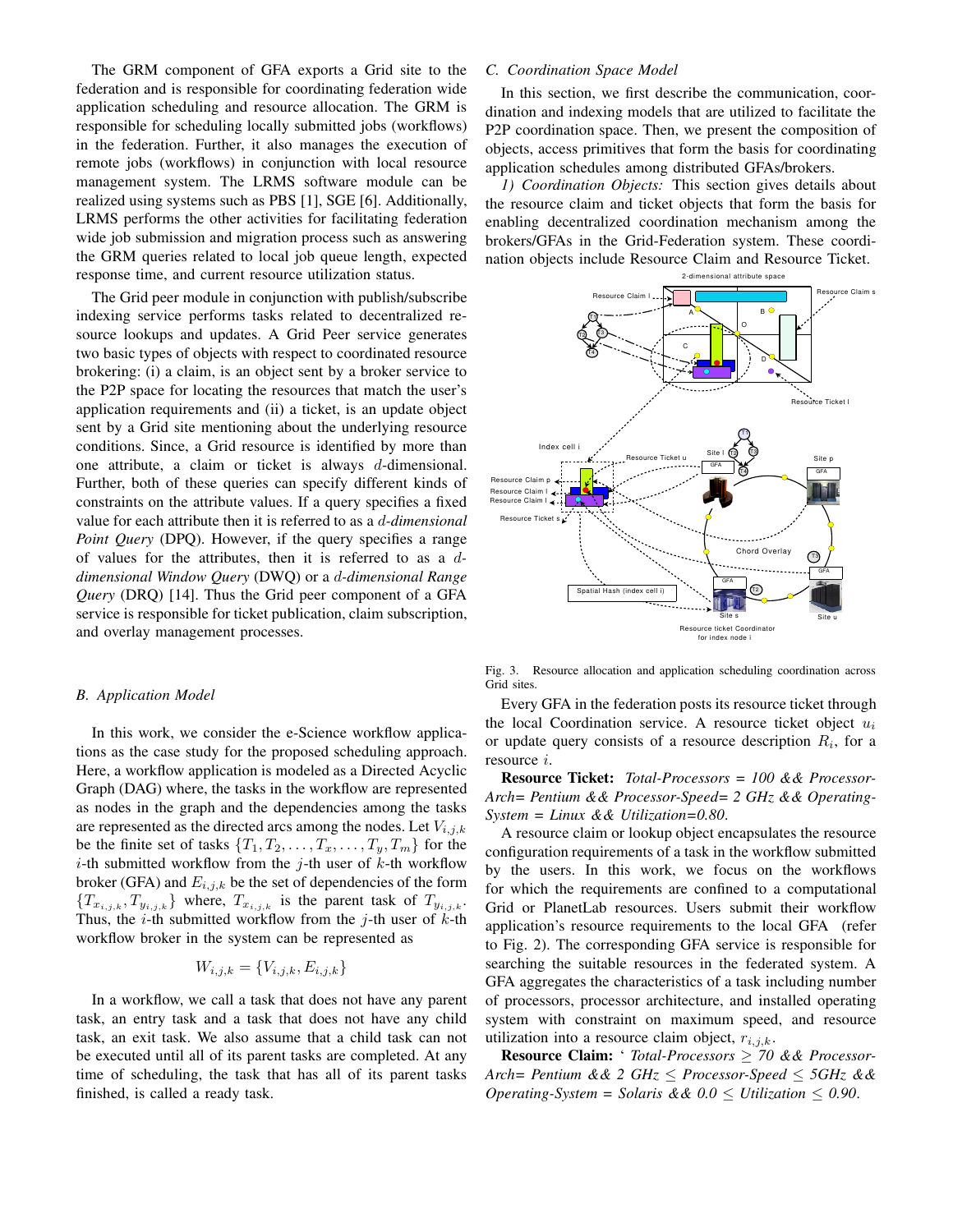The resource ticket and claim objects are spatially hashed to an index cell  $i$  in the  $d$ -dimensional coordination space. Similarly, the coordination services of the resource sites in the Grid network hash themselves into this coordination space using the overlay hashing function (SHA-1 in case of Chord and Pastry). In Fig. 3, resource claim objects issued by site  $p$ and  $l$  are mapped to the index cell  $i$  and these claim objects are currently hashed to the site  $s$ . Thus site  $s$  is responsible for coordinating the resource sharing among all the resource claims that are mapped to the cell  $i$ . Subsequently, site  $u$  issues a resource ticket (shown as small dark circles in Fig. 3) that falls under a region of the space currently required by users at site  $p$  and  $l$ . In this case, the coordination service of site s has to decide, which of the sites (i.e. either  $l$  or  $p$  or both) will be allowed to claim the ticket issued by site  $u$ . This loaddistribution decision is based on the fact that it should not lead to over-provisioning of resources at site  $u$ .

Once a resource ticket matches with one or more resource claims, a coordination service sends *notification* messages to the resource claimers such that it does not lead to the overloading of the concerned resource ticket issuer. Thus, this mechanism prevents the workflow brokers from overloading the same resource. As a result, the problem of conflicting schedules is overcome.

*2)* D*-dimensional Coordination Object Mapping and Routing:* 1-dimensional hashing, provided by current implementation of DHTs are insufficient to manage complex objects such as resource tickets and claims. DHTs generally hash a given unique value/identifier (e.g. a file name) to a 1-dimensional DHT key space and hence they cannot support mapping and lookups for complex objects. Management of these objects whose extents lie in the d-dimensional space requires the embedding of a logical index structure over the 1-dimensional DHT key space.

We now describe the features of the P2P-based spatial index that we utilize for mapping the  $d$ -dimensional claim and ticket objects over the DHT space. Providing the background and details on this topic is beyond the scope of this paper; here we only give a high level view. The spatial index that we consider in this work, assigns regions of space to the Grid peers in the Grid-Federation system. If a Grid peer is assigned a region of d-dimensional space, then it is responsible for handling query computation associated with the claim and ticket objects that intersect this region, as well as storing the objects that are associated with the region. Fig. 4 depicts a 2 dimensional Grid resource attribute space for mapping claim and ticket objects. The attribute space has a grid-like structure due to its recursive division process. The index cells, resulted from this process, remain constant throughout the life of the d-dimensional attribute space and serve as the entry points for subsequent mapping of claim and ticket objects. The number of index cells produced at the minimum division level,  $f_{min}$  is always equal to  $(f_{min})^{dim}$ , where  $dim$  is the dimensionality of the Cartesian space. These index cells are called base index cells and they are computed when the Grid peers bootstrap to the coordination network. Finer details on recursive subdivision technique can be found in [16]. Every Grid peer in the network has the basic information about the Cartesian space coordinate values, dimensions and minimum division level.



Fig. 4. Spatial resource claims  $\{W, X, Y, Z\}$ , cell control points  $\{A, B, C, D'\}$ , point resource tickets  $\{M,N\}$  and some of the spacial hashings (dotted lines) to the Chord, i.e., the d-dimensional coordinate values of a cell's control point is used as the DHT key and hashed on to the Chord ring. For this figure,  $f_{min}$  $= 2, dim=2.$ 

Every cell at the  $f_{min}$  level is uniquely identified by its centroid, termed as *control point*. Fig. 4 depicts four control points A, B, C and D. A DHT hashing method such as the Chord method is utilized to hash these control points. So the responsibility for managing an index cell is associated with a Grid peer in the system. In Fig. 4, control point  $C$  is hashed to the Grid peer  $t$ , which is responsible for managing all claim and ticket objects that are stored with that control point (Claim X, Z and Ticket M).

For mapping claim objects, the process of mapping index cells to the Grid peers depends on whether it is a DPQ or DRQ. For a DPQ type query, the mapping is simple since every point is mapped to only one cell in the Cartesian space. For a DRQ type query, mapping is not always singular because a range lookup can cross more than one cell. To avoid mapping a DRQ to all the cells that it crosses (which can create many unnecessary duplicates), a mapping strategy based on diagonal hyperplane [7] of the Cartesian space is utilized. This mapping involves feeding a DRQ candidate index cell as an input into a mapping function,  $F_{map}$ . This function returns the IDs of index cells to which given DRQ should be mapped. Spatial hashing is performed on these IDs (which returns keys for Chord space) to identify the current Grid peers responsible for managing the given keys. A Grid peer service uses the index cell(s) currently assigned to it and a set of known base index cells obtained at initialization as the candidate index cells.

Similarly, the mapping process of ticket also involves the identification of the cell in the Cartesian space. A ticket is always associated with a region [7] and all cells that fall fully or partially within that region will be selected to receive the corresponding ticket. The calculation of the region is based upon the diagonal hyperplane of the Cartesian space.

# IV. PROPOSED ALGORITHMS

#### *A. Scheduling Algorithm*

In this section, we provide detailed descriptions of the scheduling algorithm that is undertaken by a GFA in the Grid-Federation system following the arrival of a job or workflow: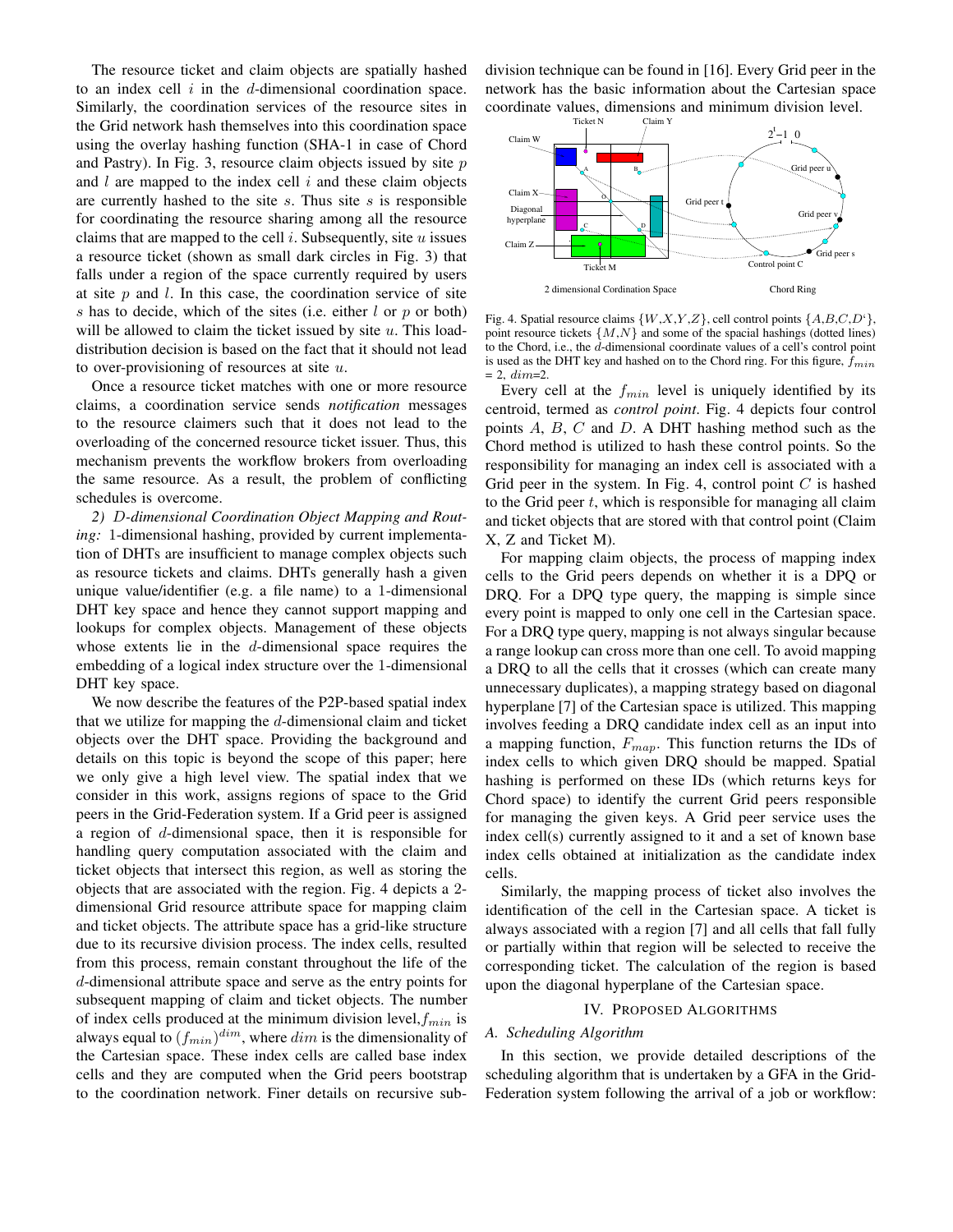1. When a workflow application  $W_{i,j,k}$  arrives at a GFA, the GFA compiles resource ticket objects for the entry or ready tasks in the workflow. It then posts resource ticket objects for the ready tasks to the P2P tuple space. In Fig. 2 GFA1 is posting a resource claim for the task T1 on behalf of its local user, User1.

2. When a GFA receives a notification of match for a task from the P2P coordination space, it contacts the ticket issuer GFA for possible task submission. After notifying the claimer GFA, the coordination service unsubscribes the resource claim for that task from the tuple space. In Fig. 2, the match event for the submitted task T1 occurs in the tuple space and claimer GFA (GFA1) is notified that it can submit the task to the ticket issuer GFA (GFA3).

3. Once the ticket issuer GFA agrees to grant access to its local resources, then the claimer GFA transfers the locally submitted task to that GFA. Further, the claimer GFA unsubscribes the claim object from the tuple space to remove duplicates.

4. However, if the ticket issuer GFA fails to grant access due to local resource sharing policy, then the claimer GFA reposts the resource claim for that task to the tuple space for future notifications.

#### *B. Coordination Algorithm*

The details of the decentralized resource provisioning algorithm that is undertaken by the coordination services across the P2P tuple space is presented in this section.

1. When a resource claim object arrives at a coordination service for future consideration, the coordination service queues it in the existing claim list.

2. When a resource ticket object arrives at a coordination service, the coordination service computes the list of resource claims, which overlap with the submitted resource ticket object in the d-dimensional space. This list is referred to as the match list. The overlap signifies that the task associated with the given claim object can be executed on the ticket issuer's resource subject to its availability.

3. From the match list, the resource claimers are selected one by one based on the First-Come-First-Serve (FCFS) allocation strategy. The coordination service notifies the resource claimers about the resource ticket match until the ticket issuer is not over-provisioned. The coordination procedure can utilize the dynamic resource parameters such as the number of available processors, queue length etc. as the over-provision indicator. These over-provision indicators are encapsulated with the resource ticket object by the GFAs.

4. The GFAs can post the resource ticket object to the tuple space either periodically or whenever the resource condition changes such as a task completion event happens.

# V. PERFORMANCE EVALUATION

#### *A. Simulation Model*

Our simulation model considers an interconnected network of n Grid peers, where a Grid peer node (through its Chord routing service) is connected to an outgoing message



Fig. 5. Network message queueing model at a Grid peer i.

queue and an incoming link from the Internet (as shown in Fig. 5). The network messages, delivered through the incoming link (effectively coming from other Grid peers in the overlay) are processed as soon as they arrive. We denote the rates for claim and ticket object by  $\lambda_c^{in}$  and  $\lambda_t^{in}$  respectively. The queries are directly sent to the local index service which first processes them and then forwards them to the local Chord routing service. Although, we consider a message queue for the index service but we do not take into account the queuing and processing delays as it is in microseconds. Index service also receives messages from the Chord routing service at a rate  $\lambda_{index}^{in}$ . The index messages include the claims and tickets that map to the control area currently owned by the Grid peer, and the notification messages arriving from the network. The local index service sends message to its Chord service at a rate,  $\lambda_a^{in}$ . The index service sends notification messages (claim-ticket match message) to its broker service at a rate,  $\mu_r$ .

Further, the Chord routing service receives messages from local publish/subscribe index service. These messages are processed as soon as they arrive at the Chord routing service. After processing, Chord routing service queues the messages in the local outgoing queue at a rate,  $\lambda_{out}$ . We denote the message processing rate of outgoing queue by  $\mu_n$ . Basically, this queue models the network latencies that a message encounters as it is transferred from one Chord routing service to another on the overlay. The distributions for the delays (including queuing and processing) encountered in an outgoing queue are given by the M/M/1/K queue steady state probabilities.

#### *B. Simulation Setup*

Our simulation infrastructure is created by combining two discrete event simulators namely *GridSim* [2], and *Planet-Sim* [5]. GridSim offers a concrete base framework for simulation of different kinds of heterogeneous resources, services and application types. PlanetSim is an event-based overlay network simulator that can simulate both unstructured and structured overlays.

*1) Workload Configuration:* We implement a workflow generator that creates various formats of weighted pseudoapplication workflows. The following input parameters are used to create a workflow.

- N, the total number of tasks in the workflow.
- Shape parameter,  $\alpha$ :  $\alpha$  represents the ratio of the total number of tasks to the width (i.e. maximum number of tasks in a level). Hence, width:  $W = \lceil \frac{N}{\alpha} \rceil$ .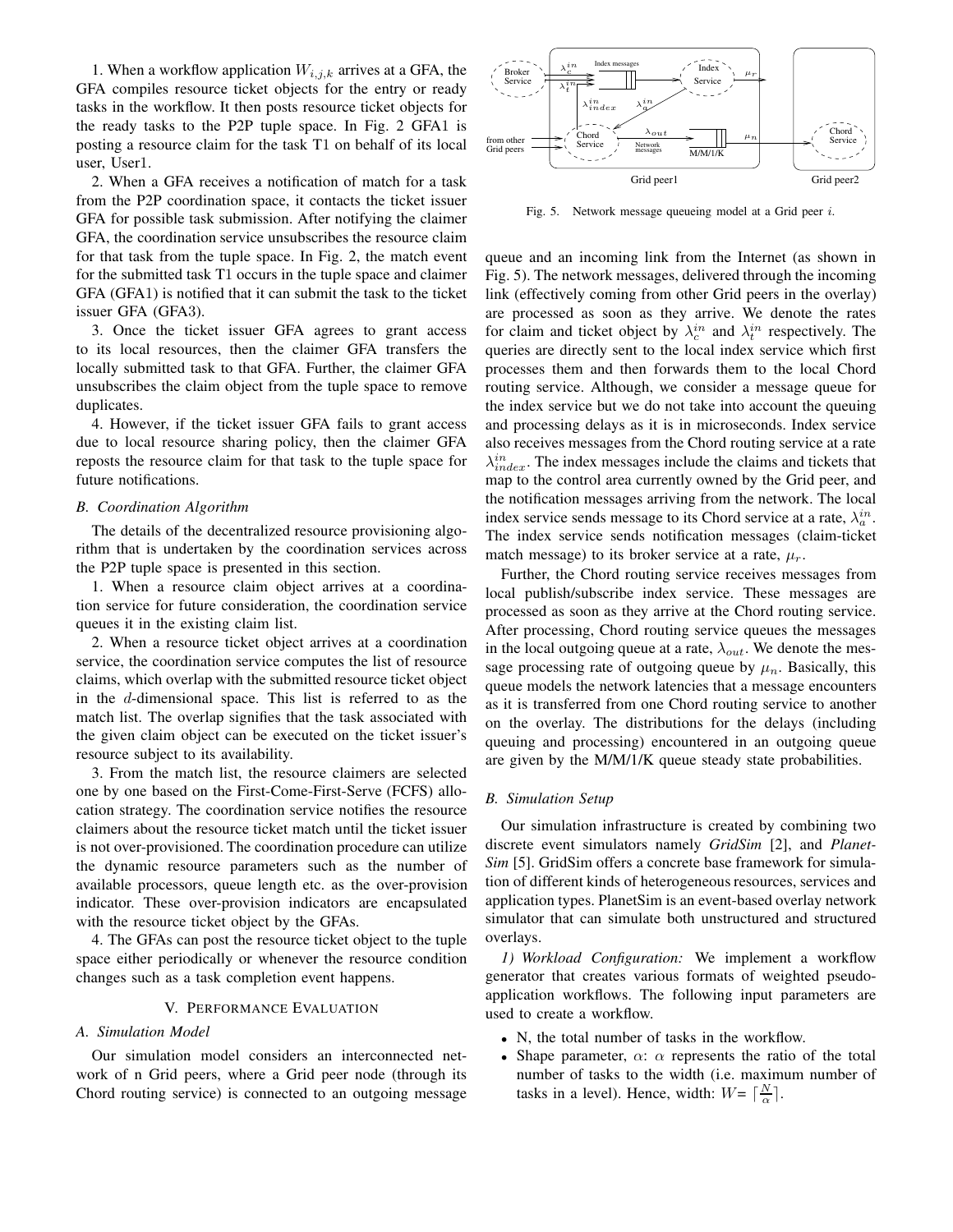In this study, we consider fork-join workflow and an example of such workflow is WIEN2K [9], which is a quantum chemistry application developed at Vienna University of Technology. In this kind of workflow, forks of tasks are created and then joined, such that there can be only one entry task and one exit task. But the number of tasks at each level depends on total number of tasks and the width of that level, W. Number of levels in a fork-join workflow is computed as  $\lfloor \frac{N}{W+1} \rfloor$ . We vary the number of tasks in a workflow over the interval [20, 100] and the size of each task is randomly generated form a uniform distribution between 50000 MI (Million Instruction) to 500000 MI. Further, we assume that workflows are computation intensive. Thus, the data dependency among the tasks in the workflow is negligible.

*2) Network Configuration:* The experiments run a Chord overlay with 32 bit configuration i.e. number of bits utilized to generate node and key ids. The GFA/broker network size  $n$  is fixed to 100. Further, network queue message processing rate,  $\mu_n$ , is fixed at 4000 messages per second and message queue size,  $K$ , is fixed at  $10<sup>4</sup>$ .

*3) Resource Claim and Ticket Injection Rate:* The GFAs inject the ticket objects based on the exponential inter-arrival time distribution. The injection rate,  $\frac{1}{\lambda_i^{in}}$ , for the resource tickets is distributed over the interval  $\left[100, 300\right]$  in step of 100 secs. Note that, the inter-arrival delay between injecting the ticket objects is modeled to be the same for all the GFAs in the system. At the beginning of the simulation, the resource claims for the entry tasks of all the workflows in the system are injected. Subsequently, when these tasks finish, then the resource claims for the successive tasks in the workflow are posted. This process is repeated until all the tasks in the workflow are successfully completed. Spatial extent of both resource claims and ticket objects lie in a 4-dimensional attribute space. These attribute dimensions include the number of processors,  $p_i$ , their speed,  $m_i$ , their architecture,  $x_i$ , and operating system type,  $\phi_i$ . The distribution for these resource dimensions is generated by utilizing the configuration of resources that are deployed in the various Grids including NorduGrid, AuverGrid, Grid5000, NaregiGrid, and  $SHARCHET<sup>1</sup>$ .

*4) Spatial Index Configuration:* In this simulation, the  $f_{min}$ of logical d-dimensional spatial index is set to 4. The index space resembles a Grid-like structure, where each index cell is randomly hashed to a Grid peer based on its control point value. With  $dim = 4$ , total of 256 index cells were produced at the  $f_{min}$  level. Hence in a network that consisted of 100 GFAs, on an average the responsibility of managing 2.5 index cells were assigned to each GFA.

*5) Resource Load Indicator:* The GFAs/brokers encode the metric "number of available processors" at time t with the resource ticket object,  $u_i$ . A coordination service utilizes this metric as the indicator for the current load on a resource,  $R_i$ . In other words, a coordination service stops sending the notifications as the number of processors available with a ticket issuer approaches *zero*.

<sup>1</sup>http://gwa.ewi.tudelft.nl/

### *C. Results and Observations*

In our simulation, we vary the resource ticket (update) interarrival delay over the interval [100, 300] in steps of 100 seconds and the size of the workflow from 20 to 100 tasks. The graphs in Fig. 6 and Fig. 7 show the performance of the proposed scheduling algorithm in terms of scheduling and coordination perspective, respectively.

*1) Scheduling perspective:* As a measurement of scheduling performance, we use the following metrics namely, average makespan, average coordination delay, average response time, and average number of negotiations. The metric coordination delay sums up the latencies for: (i) resource claim to reach the index cell, (ii) waiting time till a resource ticket matches with the claim, and (iii) notification delay from coordination service to the relevant GFA. CPU time for a task is defined as the time, a task takes to actually execute on a processor. Response time for a task is the delay between the submission time and the arrival time of execution output. Effectively, the response time includes the latencies for coordination and the CPU time. Makespan is measured as the response time of a whole workflow, which equals to the difference between the submission time of the entry task in the workflow and the output arrival time of the exit task in that workflow. Note that, these measurements (except makespan) are collected by averaging the values obtained for each task in the system. The measurement of makespan is taken by averaging over all the workflows in the system.

Fig. 6(a) presents the results of average coordination delay for a task with respect to the increase of the number of tasks in a workflow for different inter-arrival delays of resource information update (ticket posting frequency). The results show that at higher inter-arrival delay of tickets, the tasks in a workflow experience increased coordination delay. This happens due to the reason that in this case, the resource claim objects of the corresponding tasks have to wait for longer period of time before they are hit by ticket objects. As the task processing time (CPU time) is not affected by the ticket posting frequency, the average response time for a task shows (refer to Fig. 6(b)) the similar trend as coordination delay with the changes of resource information update delay. However, when the number of tasks in the workflow increases, the resource claim to ticket ratio in the system also increases. This leads to increased coordination delay for each task due to longer waiting period. Therefore, the response time of a task in the workflow is also increased, while the size of workflow increases.

The average makespan of the workflows also shows (see Fig. 6(c)) similar growth over number of tasks and ticket interarrival delay as reflected in coordination delay or response time. Thus in our proposed scheduling environment, if the resources update their availability information frequently, then the workflows submitted by the users will be completed early.

The proposed scheduling approach is also highly successful in reducing the number of negotiations undertaken for the successful submission of a task (see Fig. 6(d)). In a centralized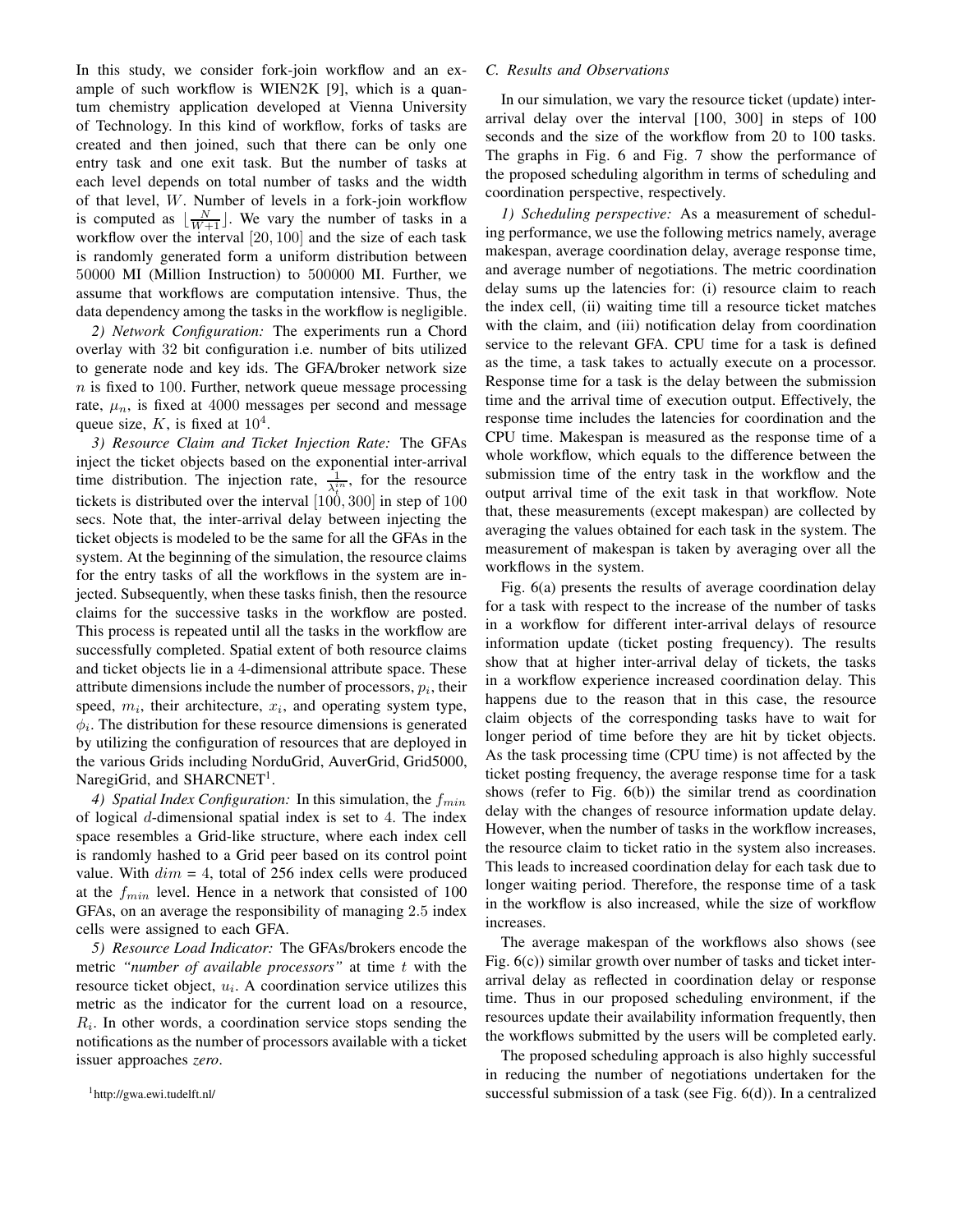

Fig. 6. Effect of workflow size and resource information update interval on different performance metrics (scheduling perspective).

scheduling technique, it requires few negotiation iterations to successfully submit a task, while in this case, the average number of negotiations per task is about one. Moreover, the GFAs/brokers in the system receive on an average, around 1 coordination notification per task. This suggests that the negotiation and notification complexity involved with the scheduling technique is  $\Theta(1)$ .

*2) Coordination perspective:* Here, we analyze the performance overhead of the DHT-based coordination space in regards to facilitating coordinated scheduling among the distributed GFAs. For that, we measure the following metrics:(i) number of routing hops, undertaken per task to map claim and ticket objects to index cells (ii) total number of tickets and claims, produced in the system and, (iii) total number of messages, generated for the successfully mapping the coordination objects and receiving notifications.

Fig. 7(a) shows the number of routing hops, undertaken at different ticket injection rates across the GFAs in the system for different sizes of workflow. Suffices *"t"* and *"c"* are used as the label in Fig. 7(a) to represent the values for ticket and claim object, respectively. From the figure, it is evident that the number of routing hops is not changed significantly with the increase of the ticket injection rate or the size of the workflow. Here, the average number of routing hops for mapping ticket or claim objects is around 3.6. This shows that the routing hops for mapping claim/ticket object is as expected in a Chord based routing space, i.e., bounded by the function  $O(\log n)$ . As  $\log_2(100) = 6.64$ , it can be easily shown that  $c_1 \times 3.6$  $= 6.64$ , where  $c_1$  is a constant.

However, the number of claims, generated during the simulation, remains same with the variation of ticket inter-arrival delay (refer to Fig. 7(b)). But it shows a linear growth over the increase in number of tasks in the workflow.

In Fig.  $7(c)$  and  $7(d)$ , we show the message overhead,

involved with the inter-arrival delay of ticket objects. Fig. 7(c) depicts the total number of ticket objects, posted by all GFAs in the system with respect to increasing workflow size and ticket inter-arrival delay. In Fig. 7(d), we can see that as ticket inter-arrival delay and size of the workflow increase, the number of messages generated during simulation period increases. For instance, when ticket inter-arrival delay is 100 seconds and each workflow consists of 80 tasks, 14000 tickets as well as 410000 messages are generated in the system. Thus if the GFAs publish tickets at relatively faster rate, the message overhead of the system increases substantially. But in this case, average coordination delays per task also decreases moderately (see Fig. 6(a)). Therefore, the ticket inter-arrival delay should be chosen in such a way that a balance between coordination delay and message overhead can exist in the system. In addition, from Fig. 7(d), it is evident that our system is scalable since the total number of messages is increased linearly with respect to number of tasks in the workflow.

### VI. CONCLUSION AND FUTURE WORK

In this paper, we have presented a decentralized and cooperative scheduling technique for workflow applications on global Grids. Using simulation, we have measured the performance of our scheduling approach in respect to both scheduling and coordination perspective. The results show that our approach is scalable in terms of scheduling message complexity and makespan. As we leverage the DHT-based coordination space for our scheduling, it can also avoid the limitation of single point of failure regarding resource information service in centralized scheduling techniques.

In future, we intend to investigate the incorporation of different optimizations into our proposed algorithm such as spatial hashing of all the tasks in a workflow within a single claim object. This hashing is based on the assumption that the